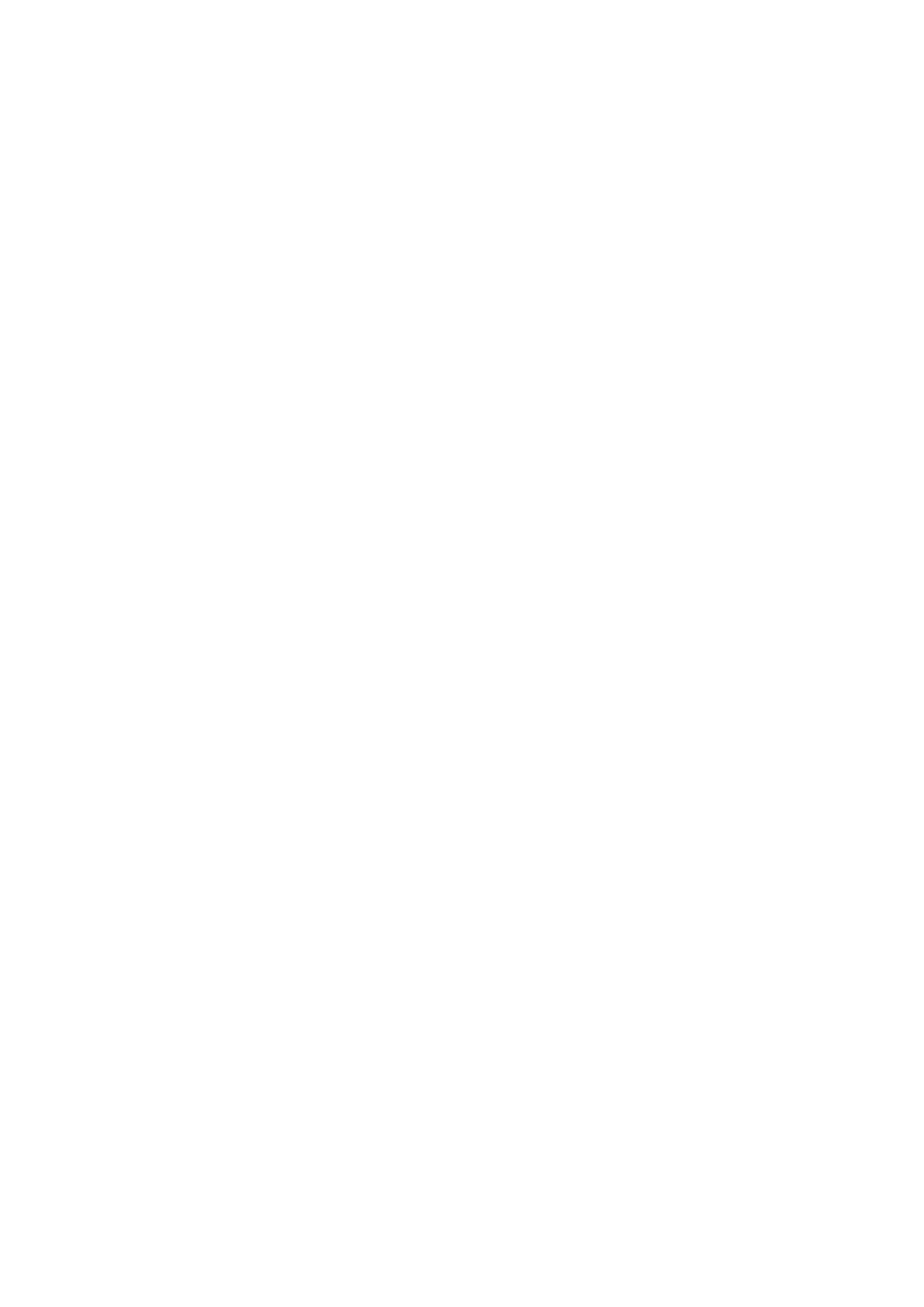# Policy Overview

This is a policy overview only and does not contain full terms and conditions of the contract of insurance. Some covers are optional and will only apply if you have selected them. Full terms and conditions can be found in the policy documents, a copy of which is available on request.

# **What is Complete Contractor?**

The Complete Contractor product is designed to meet the demands and needs of someone wishing to insure the assets and legal liabilities of their business.

It is underwritten by Allianz Insurance plc (Allianz).

# **What is the policy duration?**

This policy has a 12 month period of insurance (unless shown differently on your policy schedule), and is annually renewable. The start and end dates of the policy are detailed in the policy schedule.

# **How do I cancel the policy?**

To cancel the policy, please contact the insurance adviser who arranged the policy.

Provided no claim has been made or incident has arisen which is likely to give rise to a claim during the current period of insurance, you will be entitled to a return of premium calculated on a pro-rata basis, less an administration charge of  $E25$ . This is subject to certain terms and conditions, full details of which can be found in the policy wording.

# **How do I make a claim?**

If you need to claim, your dedicated claims team will help and quide you through the process.

You can notify us of a claim by:

Telephone:Property Claims **0344 412 9988** Liability Claims **0344 893 9500**

## **Our claims helpline is available 24 hours a day, 7 days a week.**

Post: Allianz Claims PO Box 10509 51 Saffron Road Wigston LE18 9FP

Please have your policy number to hand and as much information about the claim as possible. For further information please see page 12.

# **Your Obligations**

You must make a fair presentation of the risk at inception, renewal and variation of the policy.

The premium isto be paid on request. Please speak to your insurance adviser about the options available for the payment of your premium.

Please periodically review the policy documentation to make sure that it meets and continues to meet your needs and that you understand it's terms, conditions, limits and exclusions. If you wish to make a change or if there is anything you do not understand please contact your insurance adviser. If you fail to do so your policy may not operate or not operate fully.

Please tell your insurance adviser as soon as reasonably possible if there are any changes to your circumstances which could affect your insurance. If your circumstances change and you do not tell your insurance adviser, you may find that you are not covered if you need to make a claim.

You must tell us as soon as you can about any claim or incident that may lead to a claim. You, or anyone claiming under this policy, must not admit fault or responsibility or pay, offer or agree to pay any money or settle any claim without our permission.

# **Would Ireceive compensation if Allianz were unable to meet its liabilities?**

Allianz Insurance plc contributes to the Financial Services Compensation Scheme (FSCS).

You may be entitled to compensation from the FSCS if we are unable to meet our liabilities. Further information about compensation scheme arrangements is available at www.fscs.org.uk, by emailing enquiries@fscs.org.uk or by phoning the FSCS on 0800 678 1100 or 0207 741 4100.

# **What is the law applicable to the contract?**

Unless agreed otherwise all aspects of the policy including negotiation and performance are subject to English law and the decisions of English courts.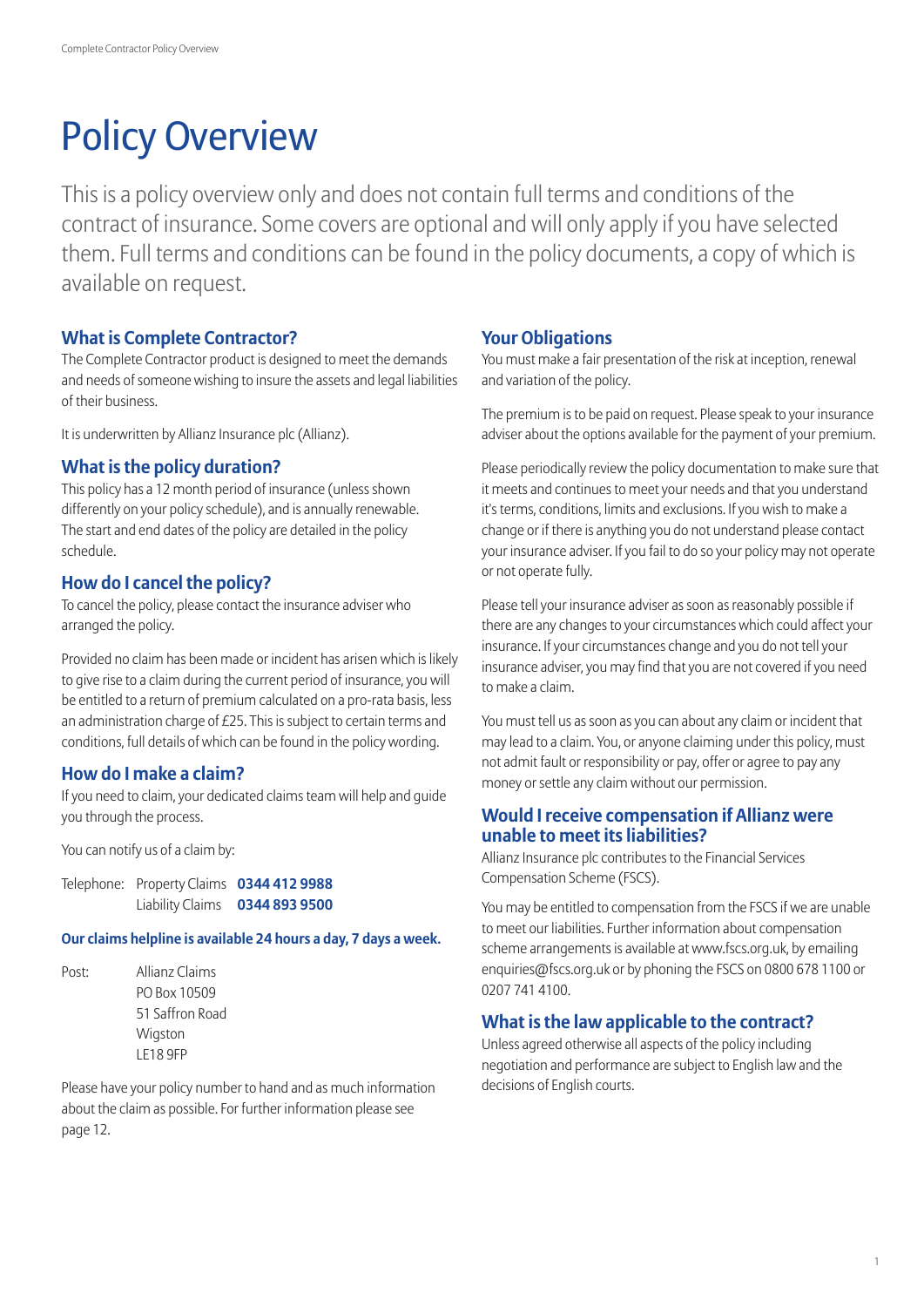# **How do I make a complaint?**

Our aim is to get it right, first time every time. If you have a complaint we will try to resolve it straight away but if we are unable to we will confirm we have received your complaint within five working days and do our best to resolve the problem within four weeks. If we cannot we will let you know when an answer may be expected.

If we have not resolved the situation within eight weeks we will issue you with information about the Financial Ombudsman Service (FOS) which offers a free, independent complaint resolution service.

If you have a complaint, please contact our Customer Satisfaction Manager at:

Customer Satisfaction Manager Allianz Insurance plc 57 Ladymead Guildford Surrey GU1 1DB

Telephone number: 01483 552438 Fax Number: **01483 790538** Email: **acccsm@allianz.co.uk**

You have the right to refer your complaint to the Financial Ombudsman, free of charge – but you must do so within six months of the date of the final response letter.

If you do not refer your complaint in time, the Ombudsman will not have our permission to consider your complaint and so will only be able to do so in very limited circumstances. For example, if the Ombudsman believesthat the delay was as a result of exceptional circumstances.

The Financial Ombudsman Service Exchange Tower London E14 9SR

Website: www.financial-ombudsman.org.uk Telephone: 0800 023 4567 or 0300 123 9123 Email: complaint.info@financial-ombudsman.org.uk

Using our complaints procedure or contacting the FOS does not affect your legal rights.

The European Commission has an online dispute resolution service for consumers who have a complaint about a product or service bought online. If you choose to submit your complaint this way it will be forwarded to the Financial Ombudsman Service.

Visit https://ec.europa.eu/odr to accessthe Online Dispute Resolution Service. Please quote our e-mail address: **acccsm@allianz.co.uk**

Alternatively, you can contact the Financial Ombudsman Service directly.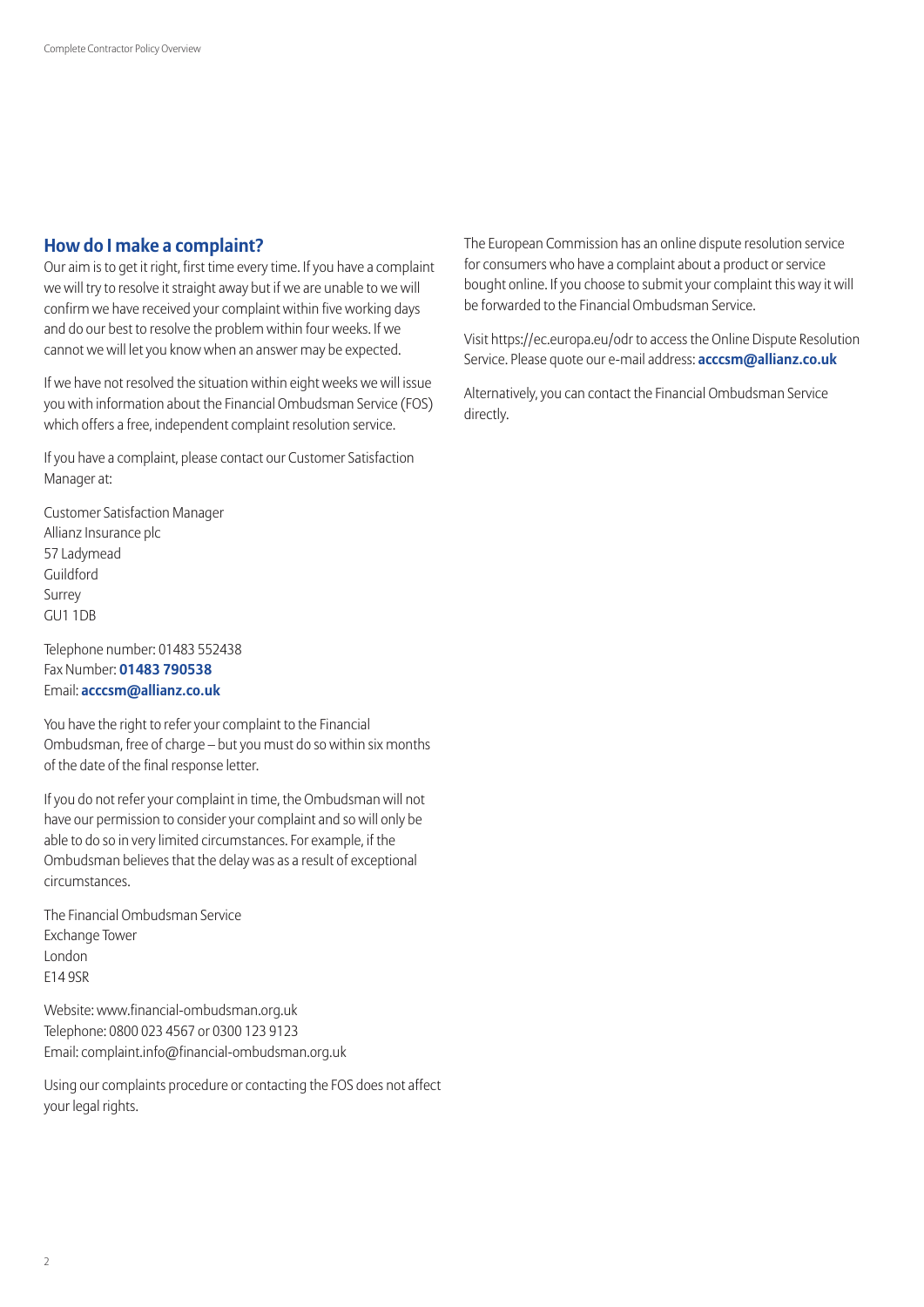# Core/Optional Covers

# **Public and Employers' Liability – Policy Sections 1 and 2**

Public Liability – covers your legal liability in connection with your business to members of the public for accidental injury or accidental damage to material property. Limits of indemnity as shown in the schedule

Principal/Employer Extension – cover extends to include the legal liabilities of anyone you are carrying out work for under a contract in respect of that work

Health and Safety at Work Legal Defence costs – provides legal and other costs incurred in defending prosecutions

Contingent Motor Liability- covers you against liability for motor vehicles not owned or provided by you in connection with the business

Court Attendance Compensation – covers court attendance as a witness by any partner, director or employee in connection with a claim. Compensation limits are:

- £750 for each days attendance for partners and directors
- £250 for each days attendance for an employee

Employers' Liability –

if the optional cover is selected

Covers your legal liability to your employees for death or injury in the course of their employment with you up to  $£10$  million any one claim

### **Significant Features and Benefits Significant Exclusions or Limitations**

- injury to any employee: under the Public Liability section
- loss of or damage to property belonging to you or in your charge or control except premises occupied by you for temporary work
- liability for loss of or damage to goods sold, supplied, delivered, installed or erected
- the cost of recalling or refunding a defective product or rectifying faulty work
- liability arising out of ownership, possession or use of any mechanically propelled vehicle and attached trailer (other than the operation of mechanical plant as a tool) or any water craft, aircraft or spacecraft
- liability arising out of error or omission in any advice, design, formula, specification, inspection, certification or testing performed for a fee
- loss or damage to contract works undertaken under a contract or under JCT Clause 6.5.1
- loss or damage due to pollution or contamination unless caused by a sudden and unintended incident
- fines, penalties or liquidated, aggravated, punitive or exemplary damages
- injury to any employee where motor insurance is required by law to be in force
- manual work undertaken outside of the EU in respect of Public Liability
- work on an offshore installation or travelling to or from
- property damage excess of £250
- liability in any way caused by, arising from or contributed to by exposure to or inhalation of Asbestos

### **Conditions**

### **Fire Precautions**

When using heat equipment or angle grinders, cover is subject to you, your employees or any sub contractors complying with this condition which has specific requirements for safe working and additional precautions that must be taken to prevent fire. If you fail to comply your policy may not operate.

#### **Underground Services Risk Management**

When carrying out any digging or excavation work, cover is subject to you, your employees or any sub contractors complying with this condition which has specific requirements that must be taken to prevent damage to underground services. If you fail to comply your policy may not operate.

#### **Bona Fide Subcontractors**

You must ensure that any bona fide sub contractors used by you have Employers' Liability and Public Liability insurance in force, with a minimum Limit of Indemnity of £1,000,000 for Public Liability. If you fail to comply your policy may not operate.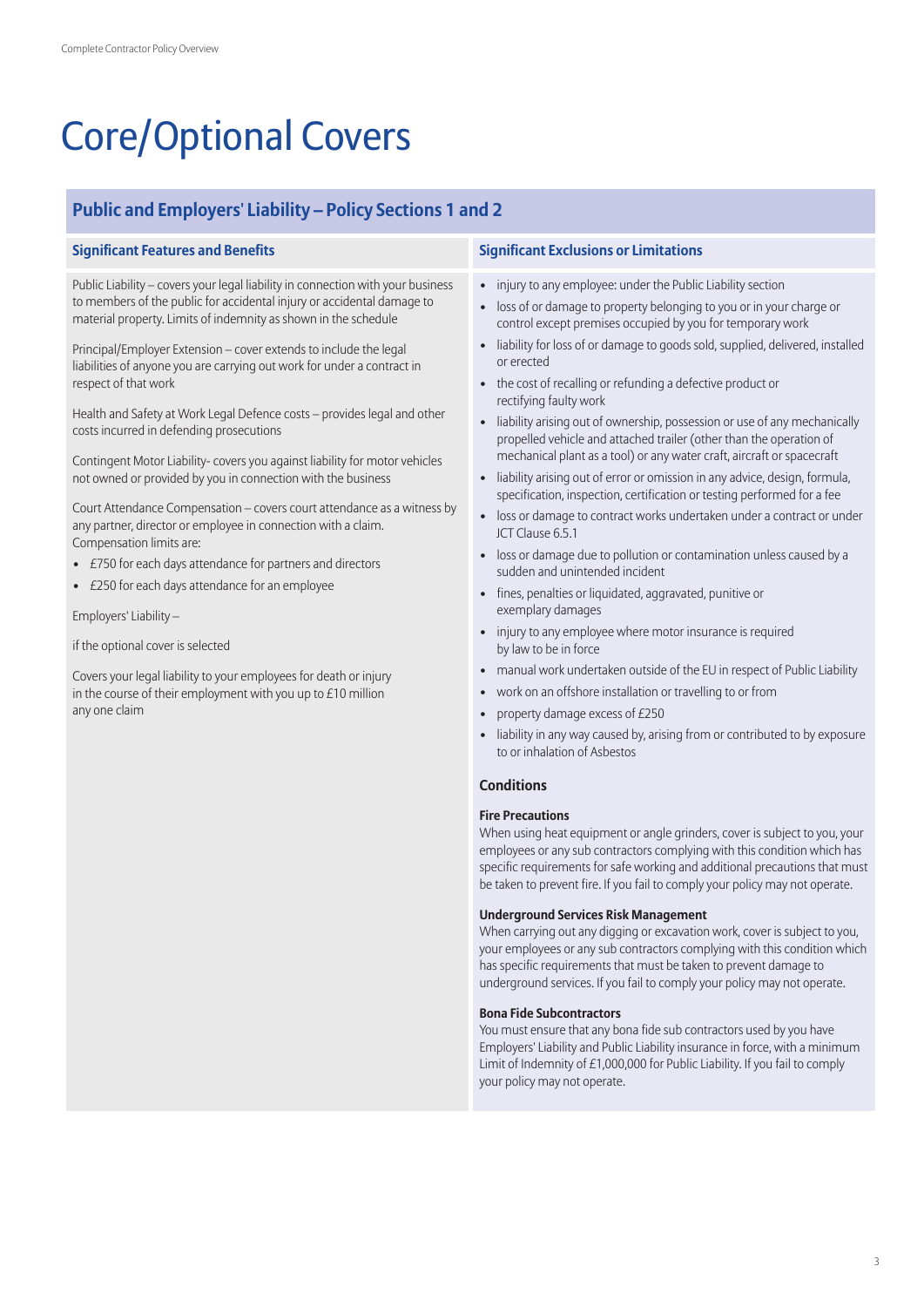# **Temporary Employees – Policy Sections 1 and 2**

Cover for Public Liability and Employers' Liability for up to 3 temporary employees

Public Liability limit of indemnity reflective of the main cover Employers' Liability limit of indemnity £10,000,000

**Note** – cover not available for some trades

### **Significant Features and Benefits Significant Exclusions or Limitations**

- limited to a maximum of 100 days in any one period of insurance in total
- cover only applies if you employ at least one permanent member of staff
- property damage excess of £250

# **Tools – Policy Section 3**

Cover loss of or damage to hand tools or hand held portable power tools and parts. Optional cover for sums insured per person:

£1,000 £1,500 £2,000 £3,000 £4,000 £5,000 Single article limit of £1,000

- theft or theft damage of tools:
	- by you or any partner director family member or anyone employed by you
	- left unattended unless stored in a securely locked building
	- from any unattended vehicle, unless the vehicle has all points of access closed and secured by all the locks and other protections fitted, and all the keys are removed, and between the hours of 9.00 pm and 6.00 am is kept in a securely locked building
- loss due to unexplained disappearance or inventory shortage
- wear and tear, depreciation, electrical or mechanical breakdown, failure or breakages
- loss or damage to any mechanically propelled vehicle or waterborne vessel or craft
- loss or damage outside of the EU
- £100 excess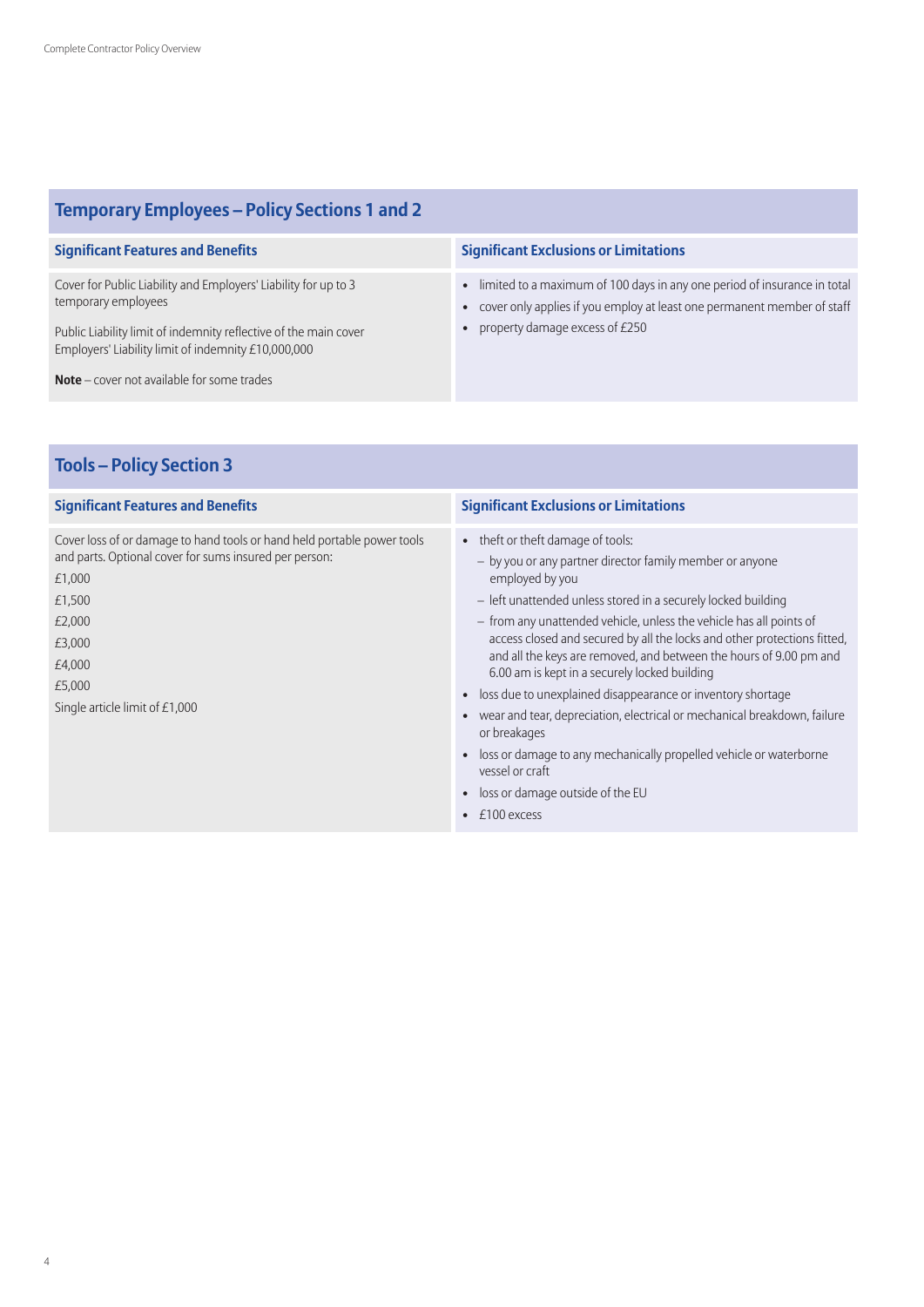# **Contract Works – Policy Section 4**

Covers loss or damage to

- contract works up to the contract price limit
- own plant and tools, temporary buildings
- plant, tools and temporary buildings on hire
- employees tools and personal effects

Sums insured and limits are fixed, dependent on the band selected

Inflation Protection – up to an amount not exceeding 10% of the sum insured

Removal of debris – the cost of removal of debris up to 10% of the sum insured

Employer's Interest – the interest of any Employer for whom you are carrying out a contract

Professional Fees – the maximum contract price includes architects, surveyors, consulting engineers and other fees

Property Stored – covers site materials temporarily stored within the UK

Property in Transit – covers the property insured whilst in transit

Negligent breakdown of hired plant up to £5,000 any one item, subject to a £250 excess. Also covers continuing hire charges following loss or damage up to £10,000 any one loss

Property awaiting sale – private dwellings built but unsold are covered for a period of 90 days after completion for up to £100,000 any one claim subject to a £500 excess and subject to security requirements for all showhomes when closed for business

- loss or damage to any mechanically propelled vehicle (other than the operation of mechanical plant as a tool) or any aircraft, locomotive, water craft
- loss or damage to property part of any structure which existed prior to the start of the contract works, or property more specifically insured
- property for which you have no responsibility under contract conditions
- plant, tools and temporary buildings on hire unless under the Contractors Plant Association hire conditions
- defects in design, plan, specification, materials or workmanship
- loss or damage due to mechanical or electrical breakdown or derangement, wear, tear, or other deterioration, unexplained disappearance or inventory shortage, trees, shrubs and plants caused by frost or the failure to germinate
- computer equipment in excess of £2,500
- caused by pollution or contamination
- attributable to changes in water table level
- penalties, financial or consequential loss due to delay or failure to perform any work or contract
- loss or damage arising out of use or occupation of the contract works by any owner, occupant or tenant
- loss or damage outside the UK
- excesses as follows
	- employees tools £100
	- theft/malicious damage £500
- all other losses £250
- money
- theft or theft damage of tools:
	- by you or any other partner, director, family member or anyone employed by you
	- left unattended unless stored in a securely locked building or compound
	- from any unattended vehicle, unless the vehicle has all points of access closed and secured by all the locks and other protections fitted, and all the keys are removed, and between the hours of 9.00pm and 6.00am is kept in a securely locked building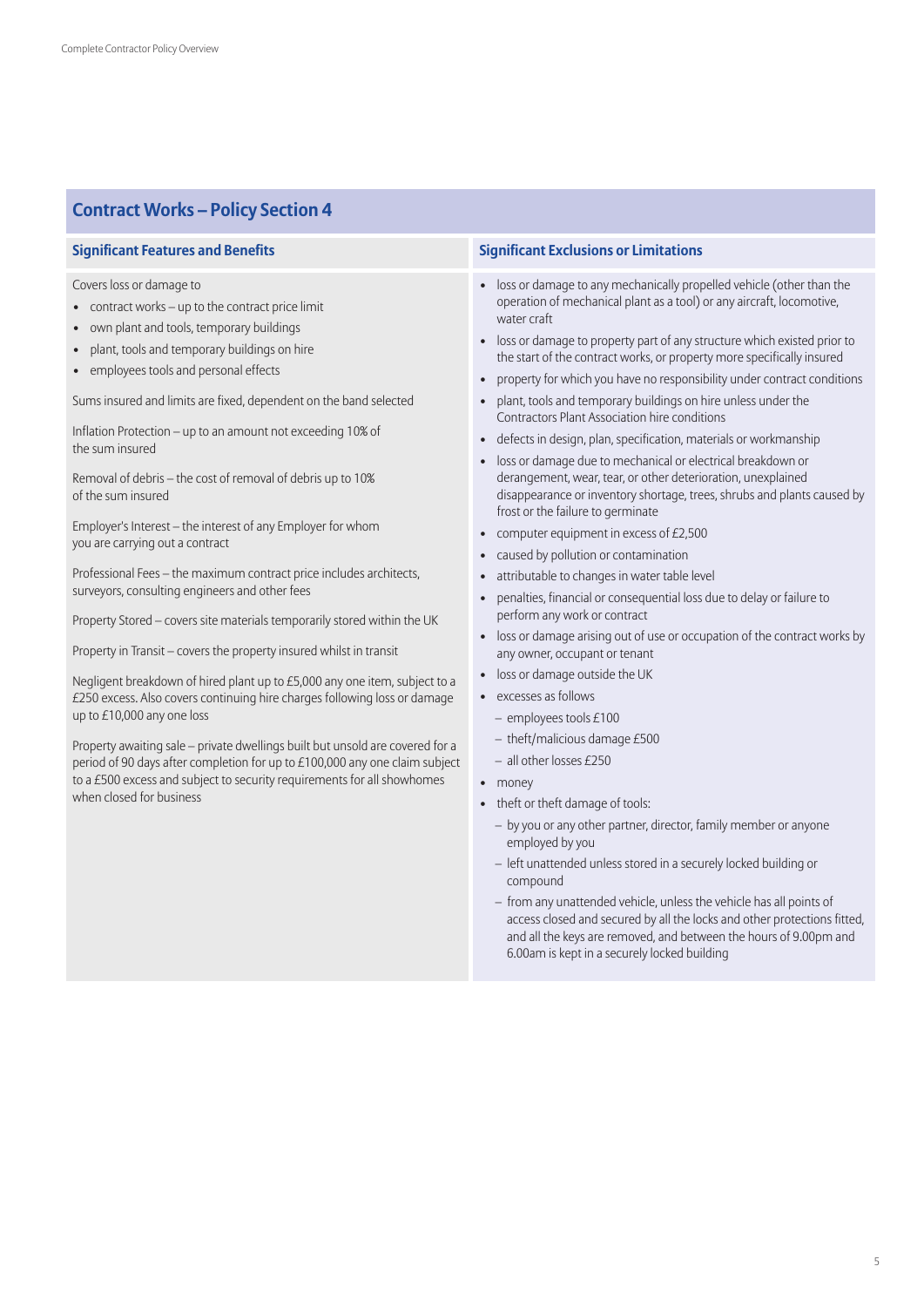# **Personal Accident – Policy Section 5**

| <b>Significant Features and Benefits</b>                                                                                  | <b>Significant Exclusions or Limitations</b>                                                                                                                                                                                                                                  |  |
|---------------------------------------------------------------------------------------------------------------------------|-------------------------------------------------------------------------------------------------------------------------------------------------------------------------------------------------------------------------------------------------------------------------------|--|
| Covers you or your partners or working directors against accidents<br>occurring at work or in leisure time                | • caused by or due to an existing physical or mental condition<br>motor cycling, winter sports (other than curling or skating)<br>mountaineering or rock climbing (using ropes or guides), pot-holing,<br>caving, any underwater activities using breathing apparatus, combat |  |
| A choice of up to five units per person. One unit:                                                                        | sports, hunting, riding or driving in any race                                                                                                                                                                                                                                |  |
| • Death $-E10,000$                                                                                                        | • aviation other than as a fare paying passenger                                                                                                                                                                                                                              |  |
| • Permanent Total Disablement $-E10,000$<br>• Loss of Limb $-$ £10,000<br>• Temporary Total Disablement $-E50$ per week   | • due to suicide, intentional self injury, insanity or the influence of alcohol<br>or drugs, pregnancy or childbirth, sexually transmitted diseases, HIV<br>including AIDS                                                                                                    |  |
|                                                                                                                           | • work on an offshore installation or travelling to or from                                                                                                                                                                                                                   |  |
|                                                                                                                           | • weekly compensation for the first two weeks of temporary disablement                                                                                                                                                                                                        |  |
| Weekly benefits payable for up to 104 weeks                                                                               | • see policy wording for event and aircraft accumulation limits                                                                                                                                                                                                               |  |
|                                                                                                                           | <b>Condition - Age Limitation</b>                                                                                                                                                                                                                                             |  |
| Compensation payable for permanent total disablement will be in<br>accordance with the scale shown in the policy wording. | The cover will terminate at the end of the insurance period during which<br>the age of 65 is attained.                                                                                                                                                                        |  |

# **Commercial Legal Expenses – Policy Section 6**

Commercial Legal Expenses is a 'claims made' cover section, which means that claims must be initially notified to the insurers during **the period of insurance.**

| <b>Significant Features and Benefits</b>                                                                                                                                                                                                                                                                                                                                                                                                                                                                                                                                                                                                                                                                                                                                                                                   | <b>Significant Exclusions or Limitations</b>                                                                                                                                                                                                                                                                                                                                                                                                                                                                                                                                                                                                                                                                                                                                                                                                                                                                                                                                                                                                                                                                                                                                                                                                                               |
|----------------------------------------------------------------------------------------------------------------------------------------------------------------------------------------------------------------------------------------------------------------------------------------------------------------------------------------------------------------------------------------------------------------------------------------------------------------------------------------------------------------------------------------------------------------------------------------------------------------------------------------------------------------------------------------------------------------------------------------------------------------------------------------------------------------------------|----------------------------------------------------------------------------------------------------------------------------------------------------------------------------------------------------------------------------------------------------------------------------------------------------------------------------------------------------------------------------------------------------------------------------------------------------------------------------------------------------------------------------------------------------------------------------------------------------------------------------------------------------------------------------------------------------------------------------------------------------------------------------------------------------------------------------------------------------------------------------------------------------------------------------------------------------------------------------------------------------------------------------------------------------------------------------------------------------------------------------------------------------------------------------------------------------------------------------------------------------------------------------|
| The cover provided under this Section covers Claims where the Insured<br>• first receives notification they need to defend a claim from a third party;<br>or<br>first becomes aware they need to pursue a claim against a third party;<br>$\bullet$<br>and<br>notifies the Insurer during the Period of Insurance.<br>Limit of Indemnity<br>You have cover of up to £100,000 for any one claim in respect of your legal<br>costs you need to take or defend legal action relating to your business for all<br>claims except:<br>• Business Aspect Enquiry which is £2,000 any one claim;<br>• Jury Service Allowance and Witness Attendance Allowance which are<br>£5,000 any one claim<br>The aggregate limit of indemnity for all Claims first notified to the insurer<br>during the period of insurance is $£1,000,000$ | Employment issues where you have not sought and followed the advice<br>of the Lawphone Legal Helpline before making significant changes to an<br>Employee's contract or taking any action which leads to the giving of a<br>formal warning or dismissal of an employee<br>• Any dispute arising from an agreement the Insured enters into to let the<br>Premises for residential purposes.<br>The pursuit by the Insured of an Undisputed Debt.<br>$\bullet$<br>Any claim relating to deliberate, reckless or careless mis-statements by<br>$\bullet$<br>you<br>• Claims where there are no reasonable prospects of a satisfactory<br>outcome<br>Any legal expenses incurred without our written consent<br>$\bullet$<br>• At any time before we agree that legal proceedings need to be issued,<br>we will choose the legal representative. You can only choose the legal<br>representative if we agree that legal proceedings need to be issued or if<br>a conflict of interest arises that means the legal representative chosen<br>by us cannot act for you. This does not apply to claims where we may be<br>liable to pay Awards of Compensation or Data Protection Compensation<br>Awards. In these circumstances we will always choose the legal<br>representative |
| Additional Benefits available to all policyholders                                                                                                                                                                                                                                                                                                                                                                                                                                                                                                                                                                                                                                                                                                                                                                         |                                                                                                                                                                                                                                                                                                                                                                                                                                                                                                                                                                                                                                                                                                                                                                                                                                                                                                                                                                                                                                                                                                                                                                                                                                                                            |
| <b>Lawphone Legal Helpline</b><br>Advice on any business related legal matter                                                                                                                                                                                                                                                                                                                                                                                                                                                                                                                                                                                                                                                                                                                                              | • Advice is only available over the telephone<br>Advice only relates to your company's legal problems<br>$\bullet$<br>Advice will always be in accordance with the laws of Great Britain and<br>$\bullet$<br>Northern Ireland                                                                                                                                                                                                                                                                                                                                                                                                                                                                                                                                                                                                                                                                                                                                                                                                                                                                                                                                                                                                                                              |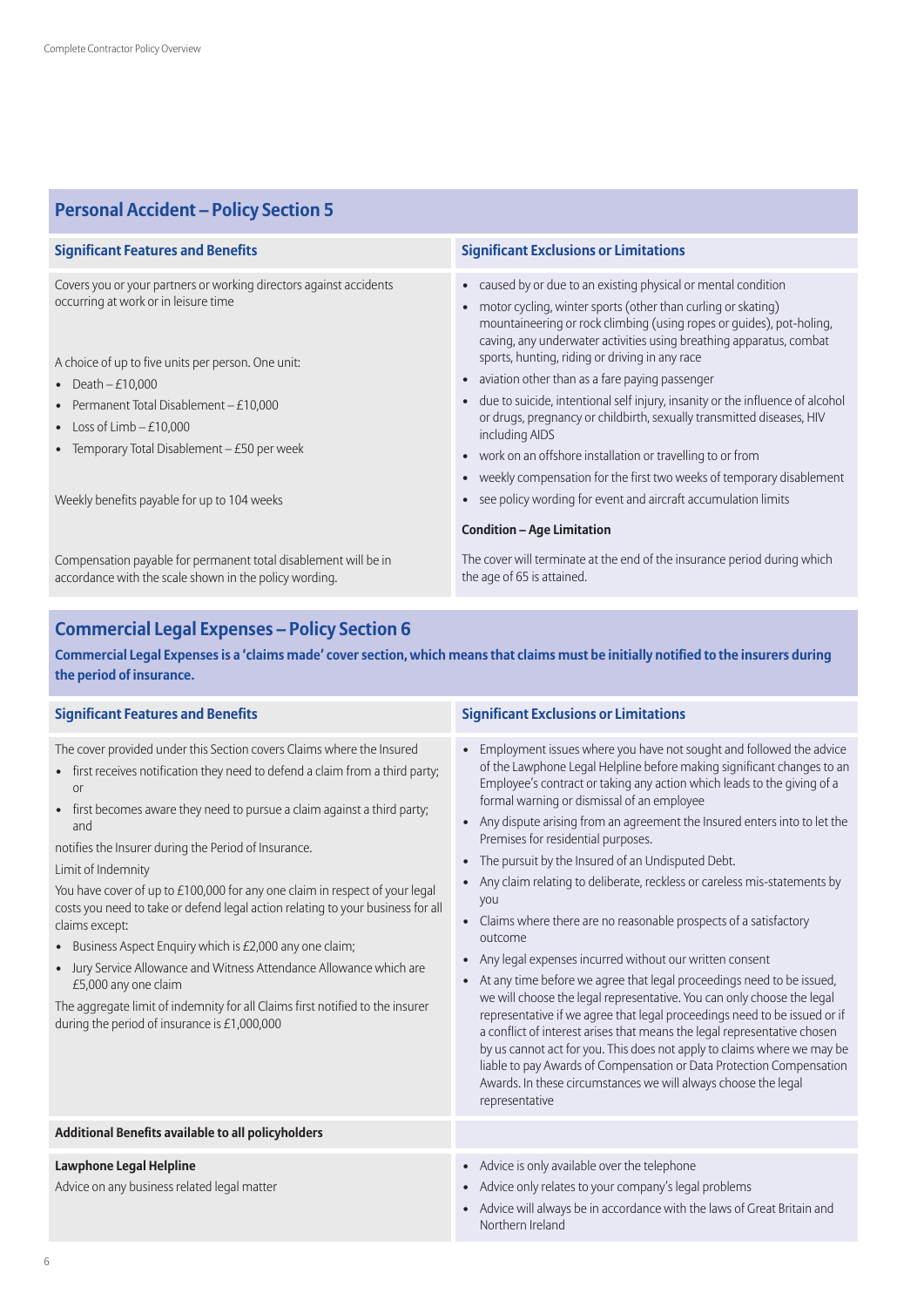| <b>Commercial Legal Expenses – Policy Section 6</b> (continued)                                                                                                                                                                                                                                                                                                                                 |                                                                                                                                                                                                                                                                                                                                                                                                                                                                                                                                                                               |  |
|-------------------------------------------------------------------------------------------------------------------------------------------------------------------------------------------------------------------------------------------------------------------------------------------------------------------------------------------------------------------------------------------------|-------------------------------------------------------------------------------------------------------------------------------------------------------------------------------------------------------------------------------------------------------------------------------------------------------------------------------------------------------------------------------------------------------------------------------------------------------------------------------------------------------------------------------------------------------------------------------|--|
| <b>Significant Features and Benefits</b>                                                                                                                                                                                                                                                                                                                                                        | <b>Significant Exclusions or Limitations</b>                                                                                                                                                                                                                                                                                                                                                                                                                                                                                                                                  |  |
| <b>Tax Advice Helpline</b><br>Advice on any tax matter affecting your business<br>The advice is provided by Abbey Tax Protection a trading division of Abbey<br>Tax and Consultancy Services Ltd                                                                                                                                                                                                | Advice is only available over the telephone<br>$\bullet$<br>No advice is available in respect of tax planning<br>$\bullet$<br>Advice will always be in accordance with the taxation laws of Great<br>Britain and Northern Ireland                                                                                                                                                                                                                                                                                                                                             |  |
| <b>Allianz Legal Online</b><br>Online support to help you produce legal paperwork in connection with<br>your business                                                                                                                                                                                                                                                                           | This service is only available over the internet.<br>$\bullet$<br>The legal paperwork and guidance will always be in accordance with the<br>$\bullet$<br>laws of Great Britain and Northern Ireland                                                                                                                                                                                                                                                                                                                                                                           |  |
| Additional Services available to all policyholders                                                                                                                                                                                                                                                                                                                                              |                                                                                                                                                                                                                                                                                                                                                                                                                                                                                                                                                                               |  |
| <b>Undisputed Debt Recovery Service</b><br>Access to this service which will pursue debts arising out of a contract and<br>which are not disputed by the person or organisation that owes them to<br>your business<br>The service is provided by DWF LLP for undisputed debts within England<br>and Wales, and HBJ Claim Solution solicitors for undisputed debts within<br>Scotland            | The legal action to recover the debt must be able to be taken within<br>$\bullet$<br><b>Great Britain</b><br>• The amount of the undisputed debt must be at least £250<br>• We will not cover any fees or expenses necessary to recover the<br>undisputed debt. These fees and expenses will be confirmed to you<br>before any work is undertaken to recover the undisputed debt<br>This service does not apply where the person or organisation that owes<br>the debt to your business has a realistic chance of defending the legal<br>action you take to recover that debt |  |
| <b>Solicitor Employment Support Service</b><br>This service will provide you with the use of a solicitor to carry out, on your<br>behalf:<br>• a redundancy programme; or<br>• an internal disciplinary hearing or grievance hearing<br>relating to an Employee.<br>This service is available if the Lawphone advisor decides you would benefit<br>from this service and is provided by DWF LLP | There is an additional charge to use this service which is payable by you<br>$\bullet$<br>and not covered by the legal expenses policy                                                                                                                                                                                                                                                                                                                                                                                                                                        |  |
| <b>Specialist Legal Support Service</b><br>This service will provide you with access to a specialist solicitor if<br>• Lawphone is unable to assist with the legal problem because it is<br>specialist in nature; or<br>• the claim is not covered by the legal expenses section; or<br>• you require a full legal review of your business.<br>This service is provided by DWF LLP              | There is an additional charge to use this service which is payable by you<br>$\bullet$<br>and not covered by the legal expenses policy                                                                                                                                                                                                                                                                                                                                                                                                                                        |  |
| <b>Crisis Response</b><br>This service will provide you with access to<br>• a range of services to provide support to prepare for, and deal with, a<br>business crisis.<br>• crisis management training, reviews and a bespoke crisis management<br>plan.<br>This service is provided by DWF LLP                                                                                                | • There is an additional charge to use this service which is payable by you<br>and not covered by the legal expenses policy                                                                                                                                                                                                                                                                                                                                                                                                                                                   |  |

# **Commercial Legal Expenses – Policy Section 6** (continued)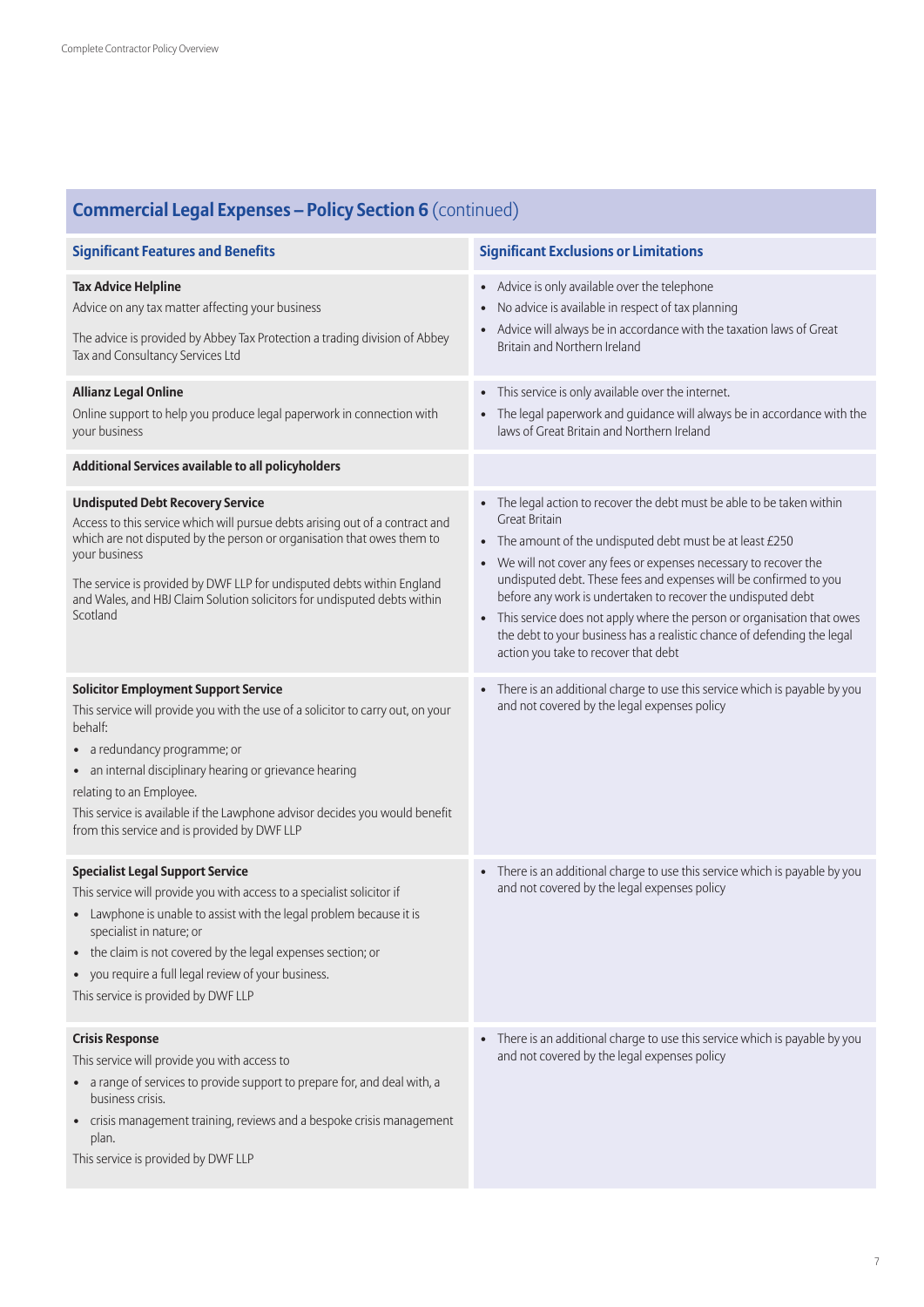# **Property Damage – Policy Section 7**

Covers loss or damage to all trade contents caused by the following:

- fire, lightning and explosion
- aircraft
- riot, civil commotion or malicious damage
- earthquake
- subterranean fire
- storm, tempest or flood
- escape of water from tanks, apparatus or pipes
- escape of oil
- impact by vehicles or animals
- sprinkler leakage
- theft or attempted theft following forcible and violent entry to or exit from your premises
- accidental damage
- option to include subsidence

Automatic reinstatement of loss – other than theft claims the sums insured are not reduced following a claim subject to payment of an additional premium

Inflation provision – sums insured are index linked and Day one reinstatement provides an automatic 15% inflation factor (Option available to increase to 20%, 25%, 30% or 35%)

Public authorities – the additional costs incurred in the rebuilding or repair of the property to a standard required by the authorities

Services – damage to services including telephone, gas, water and electric instruments, meters, piping and cabling

Alterations and additions – automatic cover for alterations, additions and improvements made to your property for no more than 10% of the sum insured or £500,000 whichever is the less

Professional fees – covers the cost of architects, surveyors, legal and consulting engineers fees

Removal of debris costs – the cost of removal of debris of the insured property damaged

Temporary removal of contents to a limit of 10% of the sum insured

Temporary removal of documents and other business records to a 10% limit

Rent – where cover is arranged for payment of rent, cover operates where the building is unfit for occupation following damage

Fixed glass – cost of temporary boarding up

Metered utilities – covers additional metered supply charges incurred up to £50,000

Exhibitions – up to £25,000 whilst at and in transit to/from exhibitions

Trace and access – covers the costs of locating source of escape of water or fuel oil from any tank, apparatus or pipe and subsequent making good of damage up to £25,000 any one claim

### **Significant Features and Benefits Significant Exclusions or Limitations**

- explosion due to bursting of non-domestic steam boilers, or other steam apparatus
- malicious damage, burst pipes, sprinkler leakage or escape of oil in any unoccupied building
- theft or theft damage not involving forcible and violent entry to or exit from the premises, or involving any partner, director, employee or family member
- hold up arising from theft not involving violence or threat of violence
- theft, storm, tempest or flood to property in the open
- storm, tempest or flood excludes damage to fences and gates
- acts of fraud or dishonesty by any partner, director or employee
- unexplained disappearance or inventory shortage or misfiling or misplacing of information
- frost, wear and tear, gradual deterioration, inherent vice, latent defect
- rot, mildew, rust, corrosion, insects, woodworm, vermin
- dyeing, cleaning, repair, renovation, marring or scratching
- electrical or mechanical breakdown, failure or derangement
- faulty or defective design workmanship or materials
- changes in temperature, dampness, dryness, shrinkage, evaporation, loss of weight, contamination, change in colour, flavour, texture or finish
- damage to any property resulting from its undergoing any process
- operational error or omission by you or any employee
- pollution or contamination
- loss or damage to property outside the UK
- consequential loss
- subsidence cover excludes
	- damage to surfaced areas, walls, gates and fences, unless the building is also damaged
	- coastal or river erosion
	- damage which commenced prior to inception of this cover
	- damage as a result of demolition, excavation or other building work undertaken at your premises or adjoining site
- £250 excess applies  $(E1,000)$  for Subsidence)

#### **Conditions – Unoccupied Buildings**

• Unoccupied buildings are not insured unless they are notified to us and we agree to continue cover.

If we agree to continue cover, mains services must be switched off and water system drained other than in respect of security or fire alarms or sprinkler systems. The property must be inspected internally and externally weekly (with records kept), defects in security and maintenance rectified and any accumulations of combustible materials removed.

You must also comply with our security level requirements and ensure that the property is secured against unlawful entry and that all security protections are put into effect.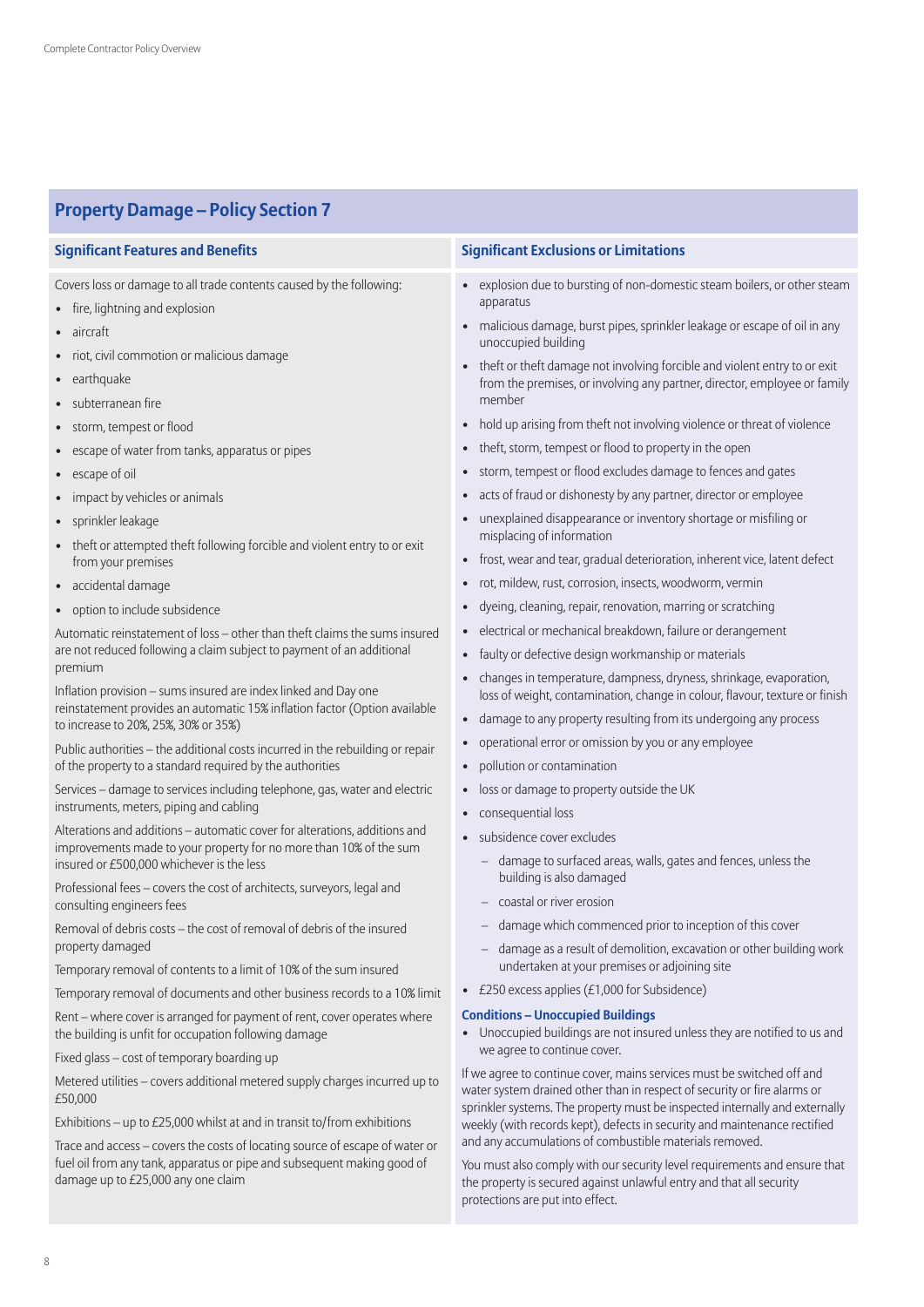# **Property Damage – Policy Section 7**

Landscaped grounds – up to £10,000 any one claim for damage to grounds as a result of damage to the property insured

Locks and keys – the cost of replacement keys, locks or lock mechanism following theft of keys up to £5,000 any one claim

Damage to premises – covers damage following theft or attempted theft including the cost of any temporary measures to keep the premises secure 25% seasonal increase in stock sum insured

Cover for moulds, tools and dies up to £50,000 any one claim

Unauthorised use of supplies – covers the unauthorised use of metered supplies up to £10,000 any one period of insurance

Cover for goods in transit up to £5,000 any one claim

Damage to Money held in connection to the business directly resulting from theft or attempted theft from any safe or strong room, bag or other container used by the Insured or authorised partner, director or

employee of the Insured to carry money – up to £5,000 any one claim

Cash and other negotiable money:

- on the premises inside a locked safe up to  $£5,000$
- in transit or bank night safe up to £5,000
- out of a safe outside business hours in the premises up to £500
- in your personal custody or that of your employees out of business hours - up to £500

### **Significant Features and Benefits Significant Exclusions or Limitations**

Precautions must be undertaken including vehicle protections

- loss due to the dishonesty of any partner, director or employee which is not discovered within 15 days of such loss
- damage to any machine that uses coins, notes or tokens
- loss from any unattended vehicle

#### **Conditions**

• Whenever the premises are closed for business the safe keys must be removed from the premises, money in transit must be accompanied by 2 adults when in excess of £3,000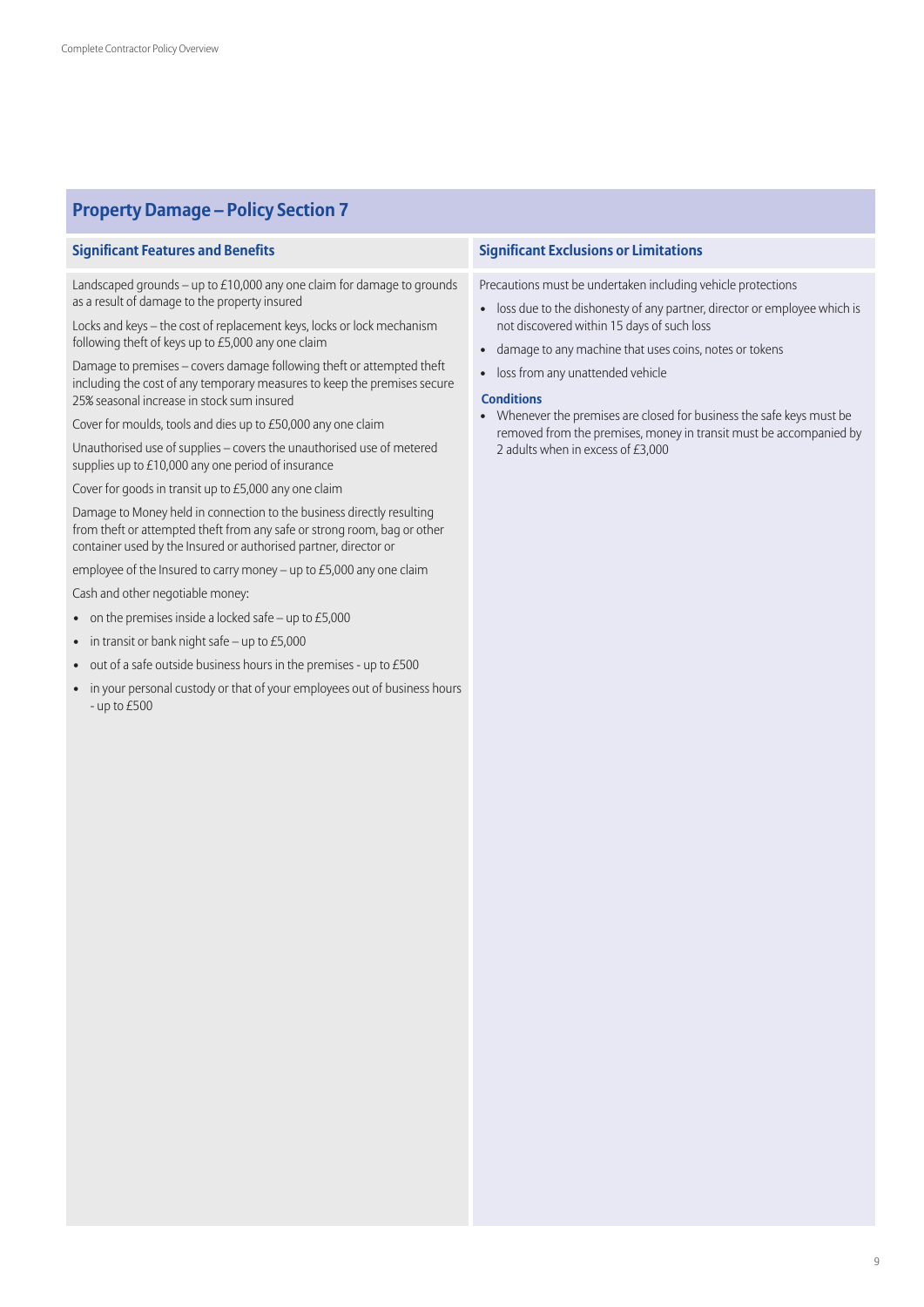# **Section 8 – Business Interruption**

Loss of one of the following;

- Gross Profit
- **Revenue**
- Increased Cost of Working Only (the additional expenditure necessarily and reasonably incurred in order to minimise any interruption or interference with the Business during the Indemnity Period

resulting from loss or damage by any cause covered by the Property Damage section

Option of 12, 18, 24 or 36 months indemnity period

Inflation provision (not applicable to Increased Cost of Working Only)– sum insured is increased by 33.33% to protect you against inflation

Unspecified suppliers – damage at your suppliers premises which causes interruption to your business – up to 10% of the Gross Profit sum insured or £100,000, whichever is less

Unspecified customers – damage at your customers premises which causes interruption to your business – up to 10% of the Gross Profit sum insured or £100,000, whichever is less

Property stored – property that is kept elsewhere than at your premises up to 10% of the sum insured or £50,000, whichever is less

Supply undertakings – failure in the supply of water, gas, electricity or telecommunications up to 10% of the sum insured or £50,000, whichever is less following damage by an insured event

Denial of access – property that hinders the use or access to your premises up to 10% of the sum insured or £50,000, whichever is less

Essential personnel – covers additional expenditure as a result of the death or permanent disablement of essential personnel up to £10,000

Lottery winners – covers additional expenditure as a result of an employee or group of employees resigning following a lottery win. Cover is up to

#### £25,000

Transit- covers interruption following damage to your property whilst in transit up to £10,000

Accountants charges incurred in connection with a claim

- exclusions as shown under the Property Damage section, however, explosion of a steam boiler or economiser is covered
- malicious damage, riot or civil commotion causing deliberate erasure, loss distortion or corruption of information on computer systems or other records, programs or software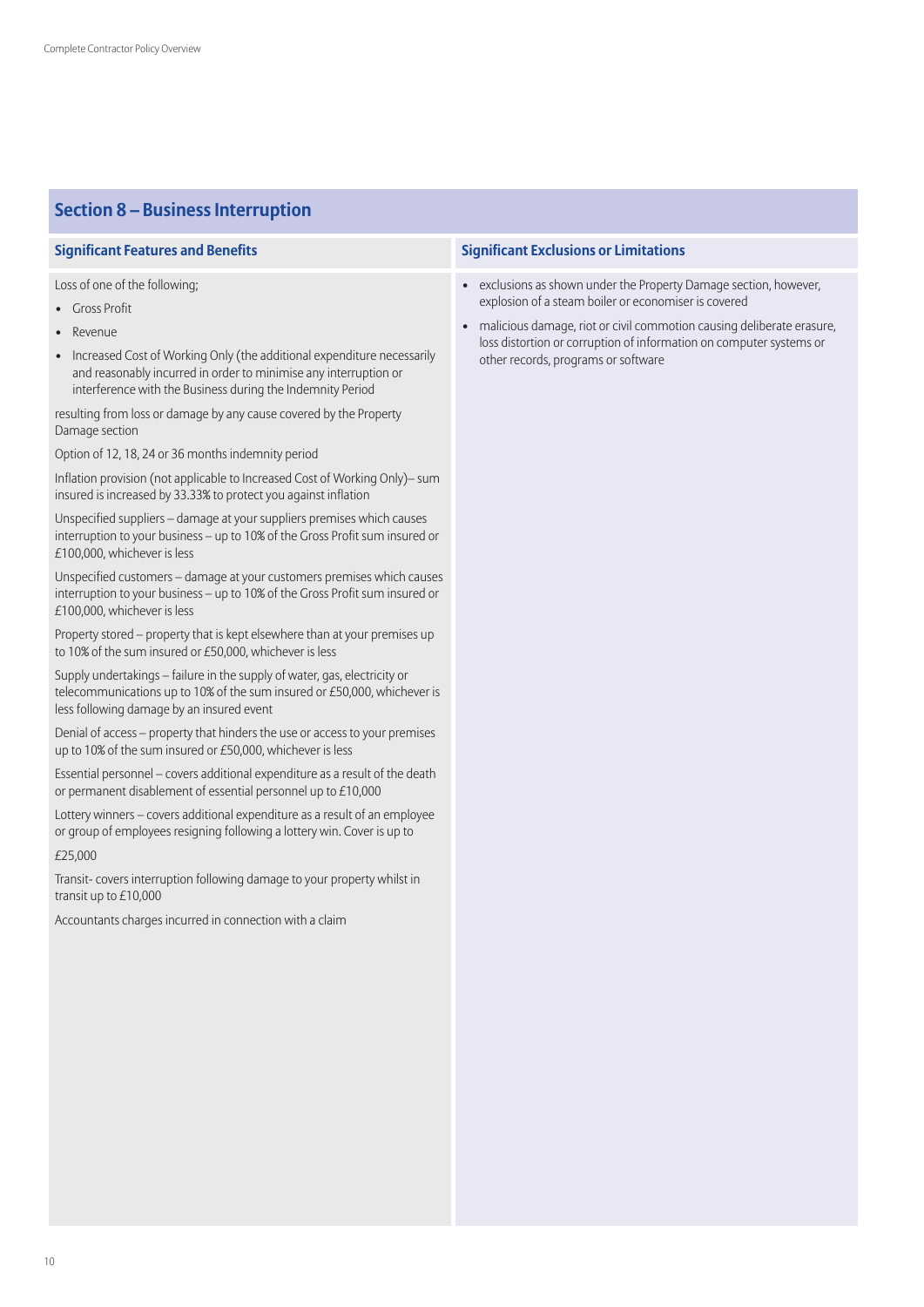# **Section 9 – Terrorism**

Covers your business against losses suffered as a result of an act of terrorism

Includes losses incurred through

- destruction, damage or loss of insured property and/or
- 
- business interruption

- digital and cyber risks
- losses occasioned by riot, civil commotion and war
- any losses arising from locations outside England, Wales and Scotland
- any land or building which is insured in the name of an individual and is occupied by that individual for residential purposes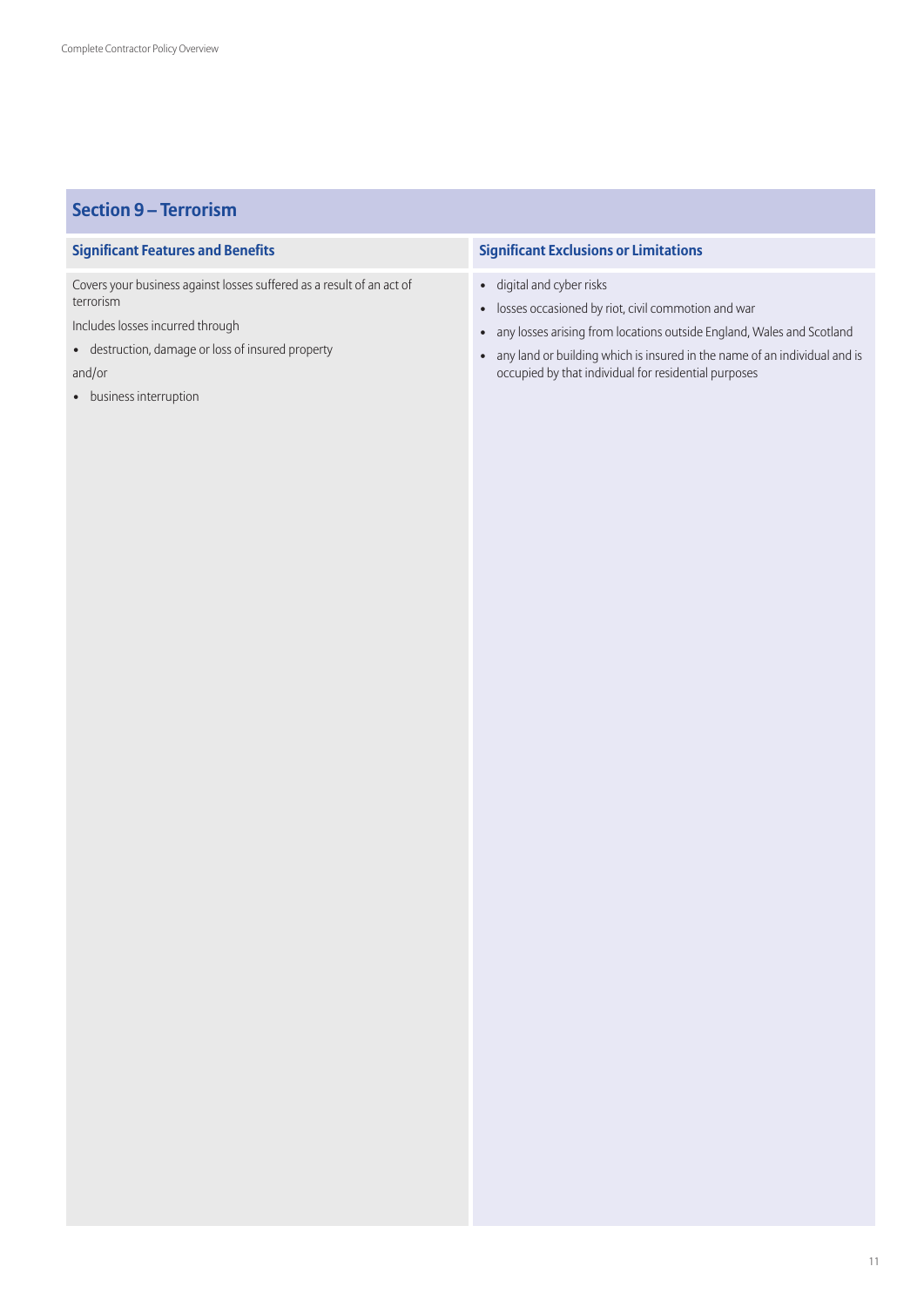# How to Make a Claim

If you need to claim, your dedicated claims team will help and quide you through the process.

You can notify us of a claim by:

| Telephone: Property Claims 0344 412 9988 |                                |
|------------------------------------------|--------------------------------|
|                                          | Liability Claims 0344 893 9500 |

Post: Allianz Claims PO Box 10509 51 Saffron Road Wigston LE18 9FP

If you have a Commercial Legal Expenses claim you can notify Allianz Legal Protection by contacting the Lawphone Legal Advice Helpline on **0344 873 0845** quoting the five digit Master Policy Reference shown in the Commercial Legal Expenses section in the policy schedule.

Post: The Claims Department Allianz Legal Protection Allianz-ALP PO Box 10623 **Wigston** LE18 9HJ

**Lines are open 24 hours a day, 7 days a week.**

Please try to notify Allianz of a claim promptly after the incident, or immediately in the event of a serious accident, loss or damage.

# Claims Details

Please have the following information available, where possible, when making a claim:

**Our claims helpline is available 24 hours a day, 7 days a week.**

## **Property Claims**

- $\Box$  Your contact information, including address and telephone numbers
- $\Box$  Policy type and policy number
- $\Box$  Date the loss occurred
- $\Box$  Location and description of the loss

## **Injury Claims**

- $\Box$  Your contact information, including address and telephone numbers
- $\Box$  Policy type and policy number
- $\Box$  Date the loss occurred
- $\Box$  Name and address of injured party
- $\Box$  Description of the injury, where and how it occurred

# **Commercial Legal Expenses Claims**

- $\Box$  Your contact information, including address and telephone numbers
- Master Policy reference shown in the policy schedule
- $\Box$  Brief summary of the problem

# What to expect when making a claim

We aim to deal with your claim promptly and fairly. We will update you on the progress of your claim by email, mail or by phone – whichever you prefer.

Depending on the type of claim and value involved, we may:

- **•** forward a claim form for you to complete and sign
- **•** ask you for additional information
- **•** appoint an independent loss adjuster to deal with your claim (loss adjusters are claims specialists who investigate large or complex claims, usually at the scene of an incident, to establish the cause of the loss and assist the insurer in dealing with your claim)
- arrange for a member of our claims team to visit you